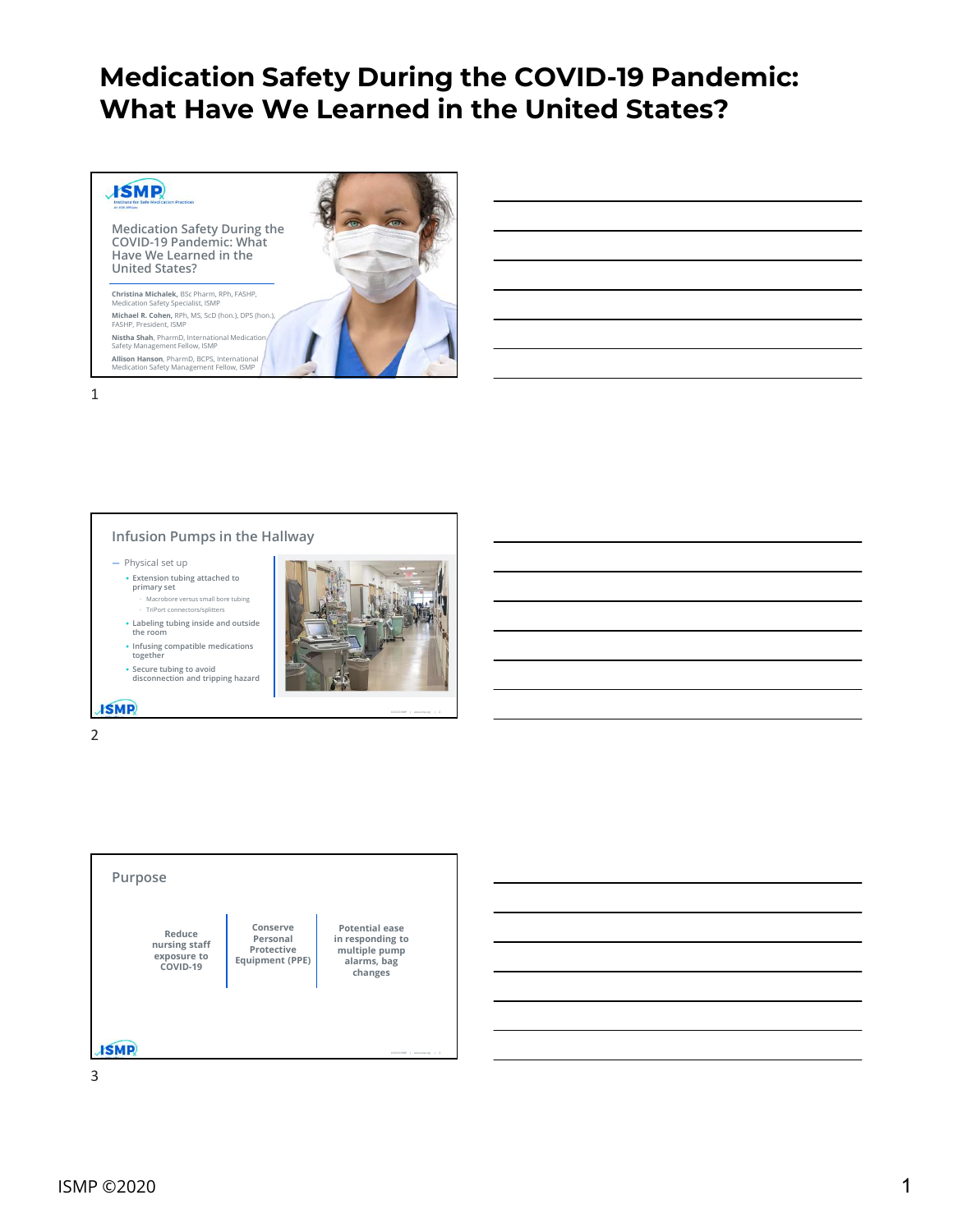# Medication Safety During the COVID-19 Pandemic: What Have We Learned in the United States? **edication Safety During the COVID-19 Pa**<br> **Colume of the volume of secondary in the value of State**<br>
Shortage of extensions sets<br>
Shortage of extensions sets<br>
<sup>1. May</sup>le delayed at low flow rates (e.g., below 5 mul.hour)<br>

©2020 ISMP | www.ismp.org | 4

©2020 ISMP | www.ismp.org | 5

©2020 ISMP | www.ismp.org | 6

### Risks and Challenges

- Shortage of extensions sets
- Occlusion alarms
	- May be delayed at low flow rates (e.g., below 5 mL/hour)
	- More frequent alarms at high flow rates (e.g., 300 mL/hour)
- Flow rate accuracy (under infusion) due to downstream resistance with some pumps
- Increased priming volume necessary with multiple extension sets
	- Need to know total tubing volume
	- Carrier fluid lines and flushing procedures

4

#### Risks and Challenges<br>
– Impact on barcode scapping — Impact on barcode scanning



- Scanning of proxy patient ID band placed on the hallway pump • Labeling pumps with patient name and date of birth
- Independent double check considerations
	- Tracing of infusion lines
	- Dual signature in HER
- Negative pressure rooms
- Availability of power outlets in hallway
- Placing pumps in the hallway should be limited to single patient/room **ISMP**
- $5<sub>5</sub>$

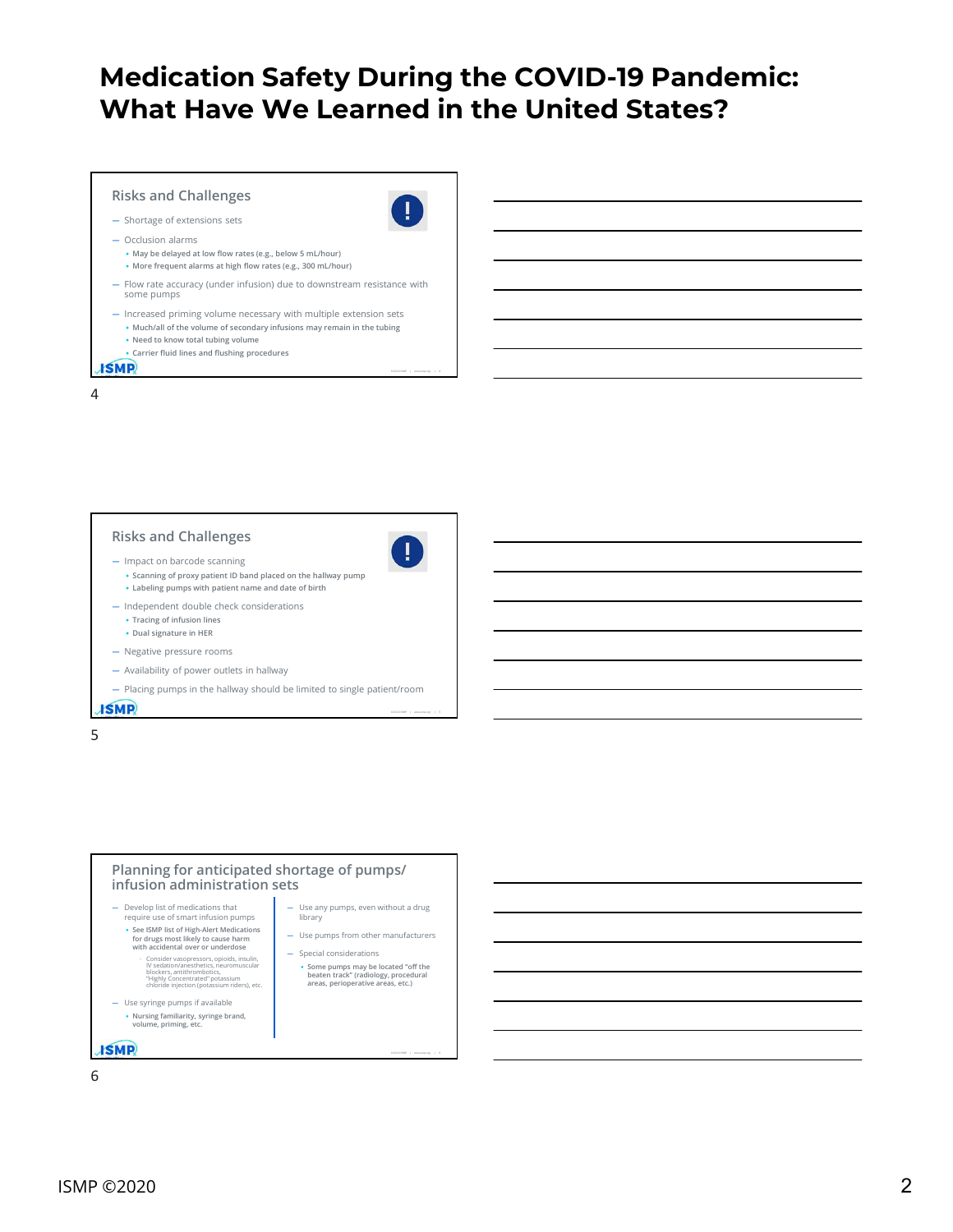# Medication Safety During the COVID-19 Pandemic: What Have We Learned in the United States? Fety During the COVID-19 Pandemic:<br>
Plearned in the United States?<br>
The Maria Covince of pumps/<br>
The MAR; use of pumps/ready to administer only if necessary<br>
The MAR; use of pumps/ready to administer only if necessary<br>
The

• Review ISMP Safe Practice Guidelines for Adult IV Push Medications

• Consider issues when giving injections via Y-site connections when pumps are outside patient room (timing to patient, inadvertent bolus of drugs in extension set)

©2020 ISMP | www.ismp.org | 7

©2020 ISMP | www.ismp.org | 8

©2020 ISMP | www.ismp.org | 9

#### Planning for anticipated shortage of pumps/ infusion administration sets

- Switch patients from IV to oral as soon  $-$  Use IV push medication administration<br>as possible following your facility's IV when possible (use hospital<br>to oral profocol as possible following your facility's IV to oral protocol
- PO rather than IV hydration when possible **business and the set of the set of the set of the set of the set of the set of the set of the set of the set of the set of the set of the set of the set of the set of the set of the set of the set of the set of t**
- Consider change in IV set duration **Example 2** MAR; use prefilled/ready to the set of the set of the set of the set of the set of the set of the set of the set of the set of the set of the set of the set of the set of th policy<br>(as per INS standards and CDC in the life necessary<br>
if necessary Switch patients from IV to oral as soon<br>
as possible conditions and protocol<br>
to oral protocol<br>
Suidelines)<br>
PO rather than IV hydration when<br> **EXECUTE:**<br>
PO rather than IV hydration when<br> **EXECUTE:**<br>
Suidelines<br>
Consider

7

# Planning for anticipated shortage of pumps/ infusion administration sets ⇒ Carenter of the more account particular content and content age of the more account to the more account particular content and the more account to the more account particular content and the more account particular co

- Potential role of gravity infusion:
- Hydration, some IV antibiotics, non-high alert medications and others (may need to assess as need arises)
- Return to drop counting (10, 15, 20, 60 drops per mL sets) and time taping? Influence of bag height, IV access type, position of patient arm, etc. can influence gravity flow
- Tubing with dial-calibrated IV flow rate regulators vs. flow control clamp (preset a dial to specific number to roughly equal the mL/hour flow rate) Does not eliminate counting drops to ensure a flow rate as close to accurate as pos
- 
- 
- 

8 and 2010 and 2010 and 2010 and 2010 and 2010 and 2010 and 2010 and 2010 and 2010 and 2010 and 2010 and 2010



#### — Hypodermoclysis (subcutaneous gravity infusion)

- Mainly for hydration (ER, Urgent Care, LTC, etc.)
- Slow infusion 1,500 mL/24 hours x 2 sites (1 mL/min per site)
- Thighs, upper arms, chest, abdomen
- Can be done by non-medical personnel with minimal supervision
- Saline or dextrose; KCl can be added
- Can be used with hyaluronidase injected locally or via Y-connection ◦ Medications have been administered via subcutaneous infusion
- Can use more than one subcutaneous infusion at a time
- Access Infusion Nurse Society standards

**ISMP**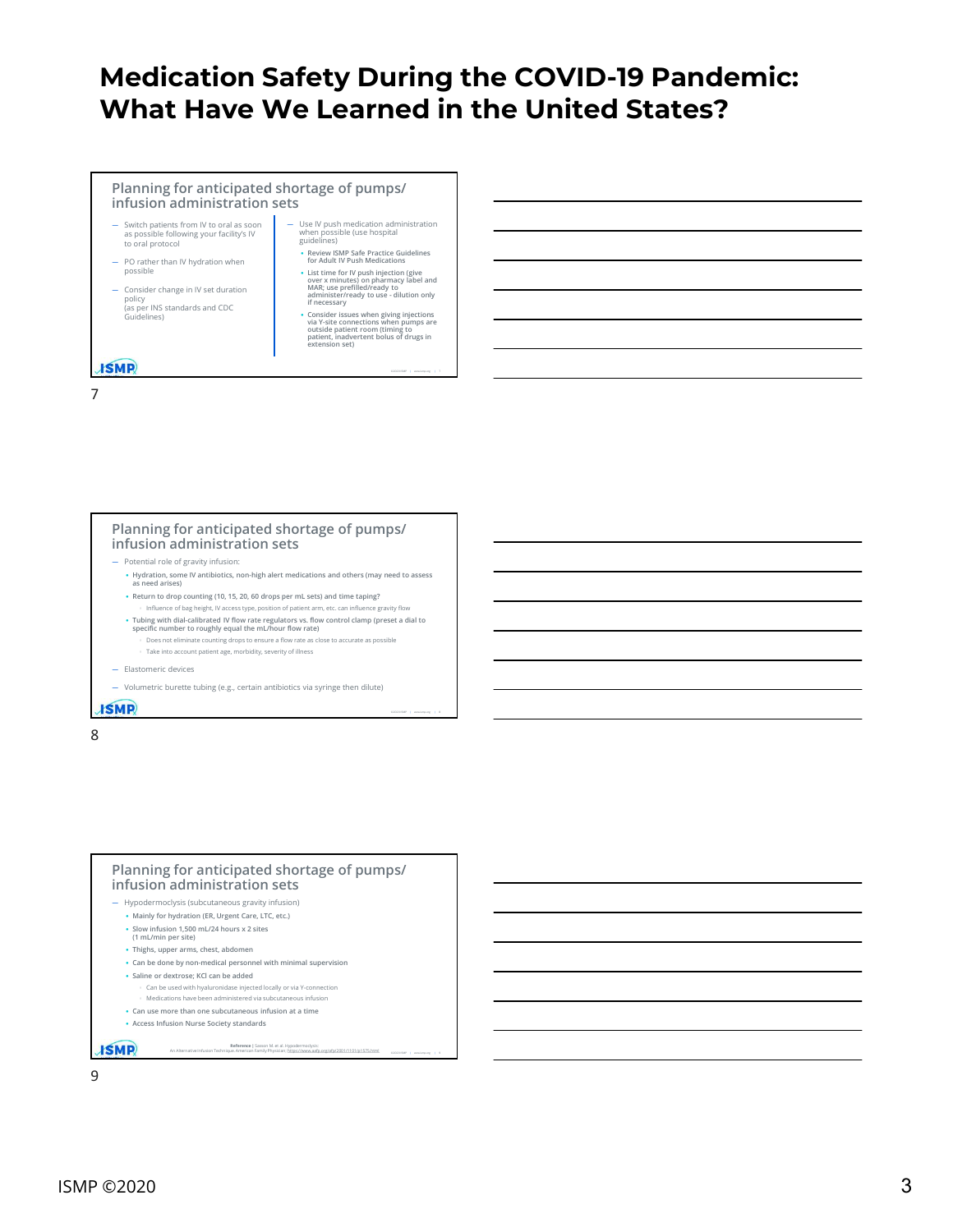## Medication Safety During the COVID-19 Pandemic: What Have We Learned in the United States? **Aedication Safety During the COVID-19 F**<br>What Have We Learned in the United State<br>And the United State of the United State of the Conduction of the United State<br>After discontinuing azithromycin develops<br>QTc prolongation a **Aedication Safety During the COVID-19**<br>
What Have We Learned in the United St<br>
Patient taking hydroxychloroquine right<br>
Patient taking hydroxychloroquine right<br>
QTc prolongation and cardiac arrest<br>
QTc prolongation and ca

©2020 ISMP | www.ismp.org | 10

©2020 ISMP | www.ismp.org | 11

©2020 ISMP | www.ismp.org | 12

Patient taking hydroxychloroquine right<br>after discontinuing azithromycin develops<br>QTc prolongation and cardiac arrest 460 ms. The example and cardiac arrest to the contribution of the contribution of the contribution of the contribution of the contribution of the contribution of the contribution of the contribution of the contribution of Patient taking hydroxychloroquine right<br>after discontinuing azithromycin develops<br> $QTC$  prolongation and cardiac arrest<br>bisense distinct wester and a constrained and constrained and<br>started started, the patient's ECG showe Patient taking hydroxychloroquine right<br>after discontinuing azith mornicing targets<br> $QTTc$  problems.<br>
Secretation Memorial and last days and last day of the patient of the patient<br>
and ms. A horderine Of to two men is betw

Special Edition Newsletter: April 9, 2020<br>https://ismp.org/acute-care/special-edition-medication-safety-alert-april-9-2020/covid-19

#### 10

#### Problem

- On admission to the hospital, this patient's ECG showed a QTc interval of abnormally long QTc is above 470 ms.
- 
- experienced ventricular fibrillation and coded.



11

#### Safe Practice Recommendations

- This adverse event reinforces ECG monitoring of all patients who receive these medications in combination (or close together).
- Azithromycin has a half-life up to 72 hours, hydroxychloroquine up to 40 days, and chloroquine up to 5 days.
- Discontinuing one drug and starting another too soon may result in a similar adverse event.

**ISMP**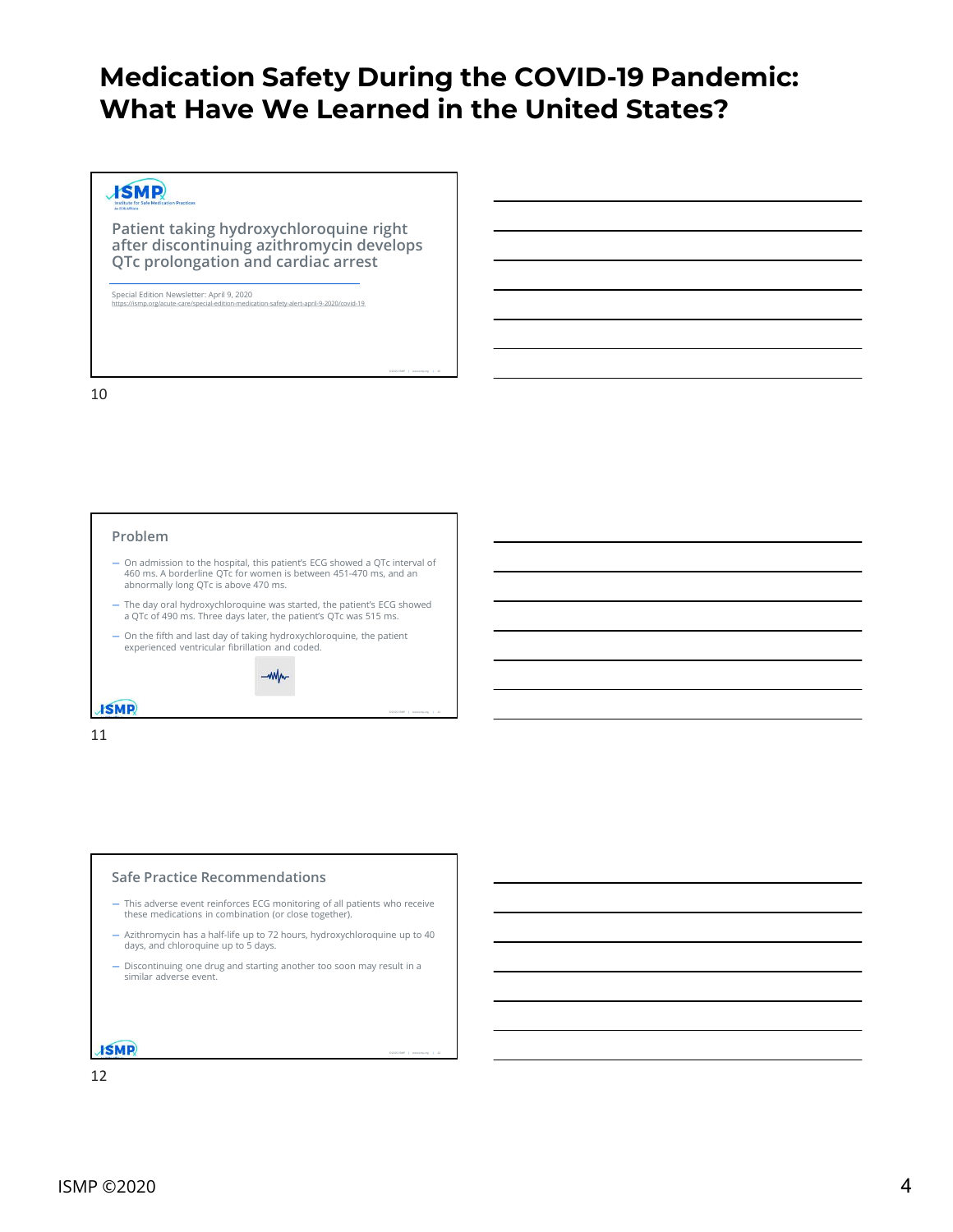©2020 ISMP | www.ismp.org | 14

©2020 ISMP | www.ismp.org | 15



#### Problem

- **Problem**<br>
 Need to conserve personal protective equipment; (PPE) had led<br>
to consider protective or modeling manipulation of high-tattic masketing independent double checks<br>
COVID-19 patients: "as also manipulation of th **Problem**<br>  $\rightarrow$  Need to conserve personal protective equipment (PPE) had led<br>
at no enderstoon on disinguration of high-siert medications to<br>  $\alpha$  - Needs proto conference conference<br>  $\alpha$  - Needs can be understanded and Need to conserve presente intertake requirement (PPF) had list<br>at original to allow the properties of the properties of the check store<br>of the blockled prior to administration of high-silert medications to<br>the check of con in the pharmacy can reduce the pharmacy of the number of the number of people in the cleanroom, it is the pharmacy can reduce the number of people in the cleanroom, it is the number of people in the clean reduce the numbe
- 

14

#### Safe Practice Recommendations

- 
- 
- will also reduce the need for PPE.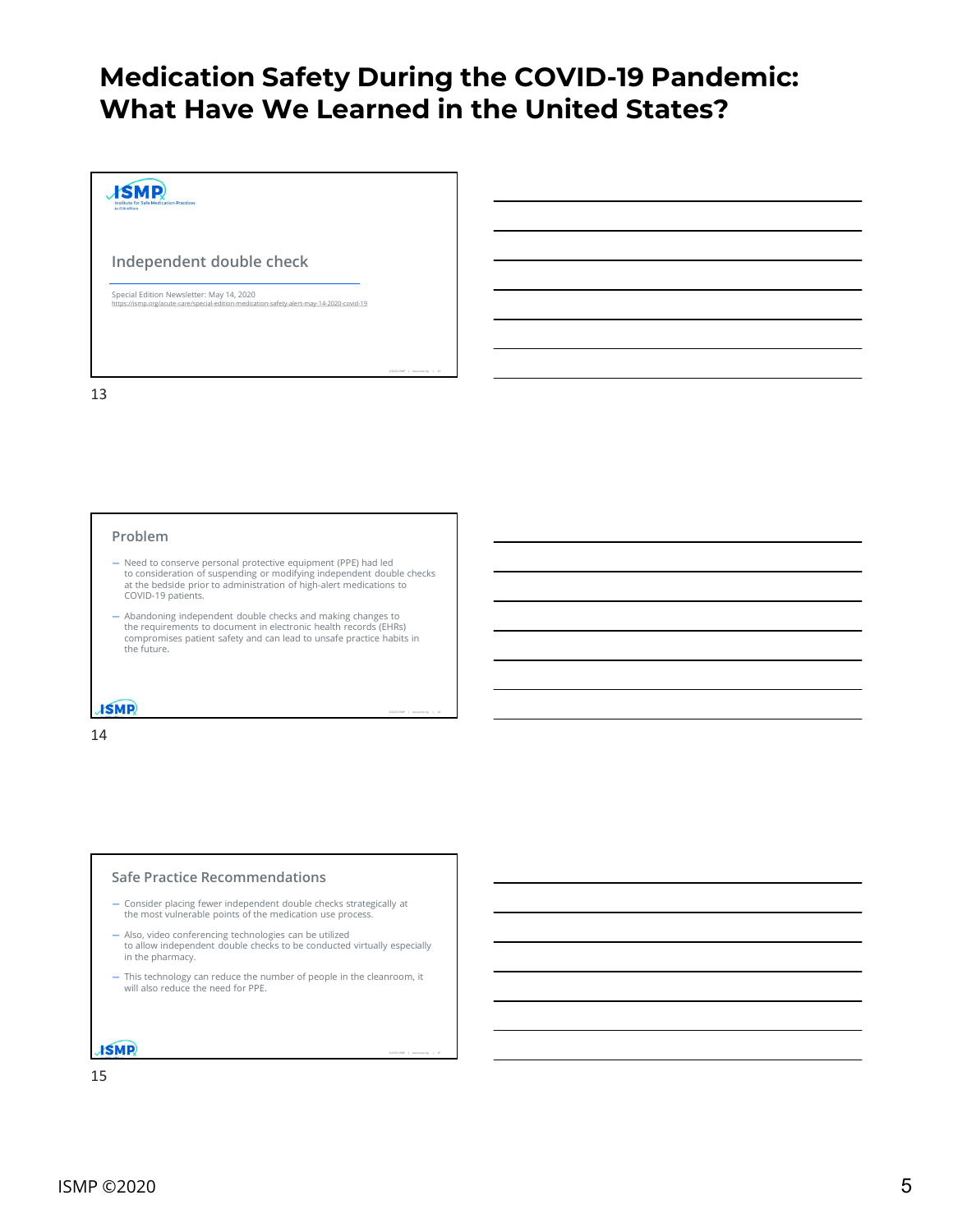©2020 ISMP | www.ismp.org | 16

©2020 ISMP | www.ismp.org | 17

### **JSMP**

Failure to engage barcode<br>medication administration (BCMA)<br>special Edition Newsletter: May 14, 2020<br>https://ismp.org/acute-care/special-edition-medication-safety-alert-may-14-2020-covid-19 medication administration (BCMA)

16

#### Problem

- A hospital noticed that several COVID-19-related errors were undetected before reaching patients due to a failure to engage BCMA at the bedside.
- These errors were associated with COVID-19-induced staffing changes, which resulted in redeploying operating room (OR) nurses, who were not familiar with BCMA, to other patient care units.
- One error involved a redeployed OR nurse who administered an albuterol inhaler instead of the intended BREO ELLIPTA(fluticasone furoate and vilanterol) inhaler after failing to use the unfamiliar BCMA technology.

**ISMP** 



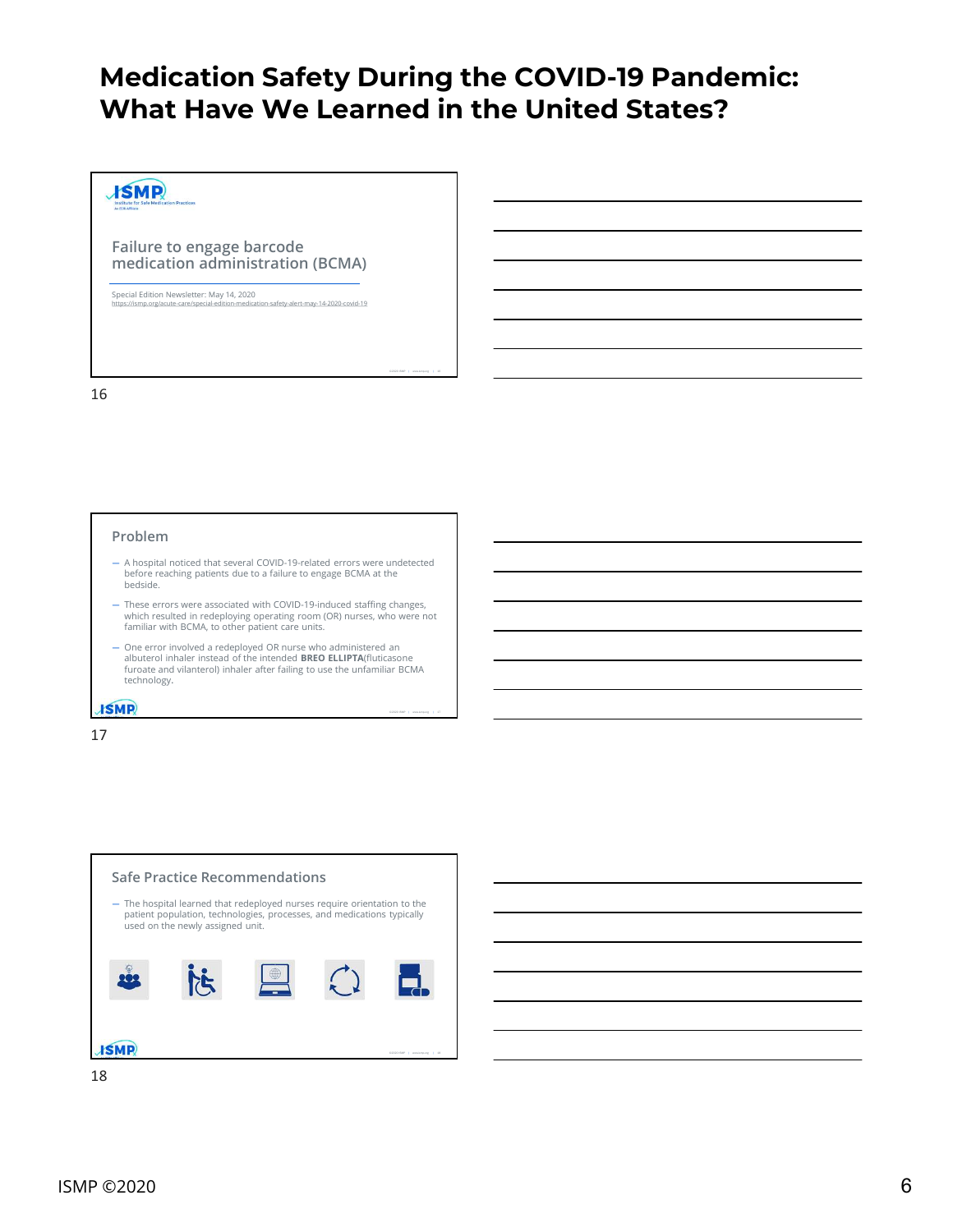©2020 ISMP | www.ismp.org | 21











- Creating a safe haven
- Creating an environment of trust and fairness to restore fair and just compassion
- Balancing critical information with positive updates to help employees
- 
- 
- 
-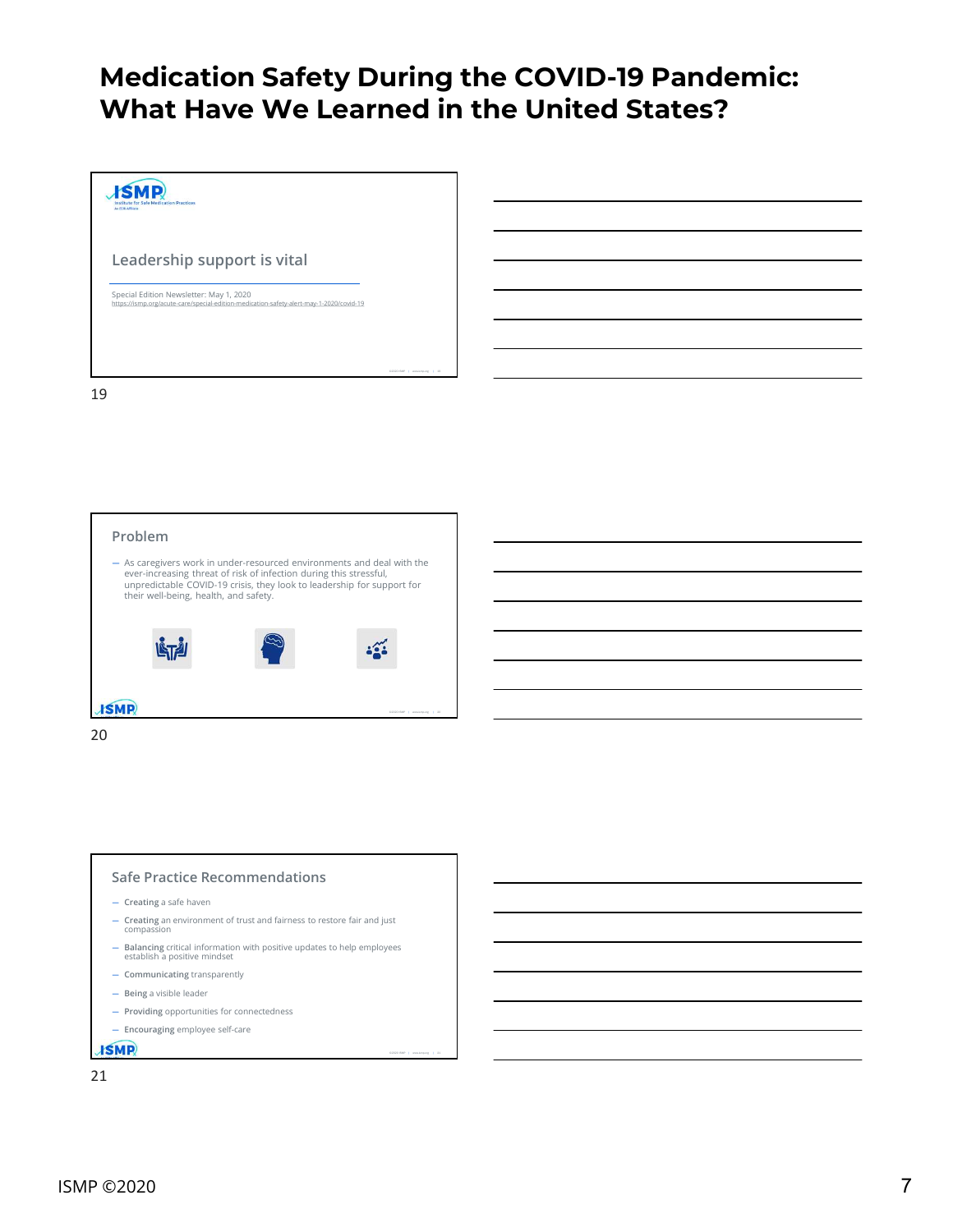©2020 ISMP | www.ismp.org | 22

©2020 ISMP | www.ismp.org | 23

©2020 ISMP | www.ismp.org | 24

### **JSMP**

Revisiting the need for MDI<br>common canister protocols<br>special Edition Newsletter: March 26, 2020<br>https://ismp.org/acute-care/medication-safety-alert-march-26-2020/covid-19 common canister protocols

Special Edition Newsletter: March 26, 2020<br>https://ismp.org/acute-care/medication-safety-alert-march-26-2020/covid-19

#### 22

#### Problem

- Patients infected with the coronavirus (COVID-19 virus) often require inhaled bronchodilator medications (e.g., albuterol, levalbuterol).
- Because nebulizer therapy with bronchodilators for presumptive or confirmed COVID-19 patients may not be safe due to the generation of aerosols, which increases the risk that respiratory droplets will remain in the air and spread the virus, delivery of these drugs via metered-dose inhalers (MDIs) is preferred.
- As a result, use of these inhalers has skyrocketed during the pandemic and there is concern about inhaler drug shortages.

#### **ISMP**

23

#### Safe Practice Recommendations

- If a decision is made to move forward with a common MDI canister protocol, we encourage organizations to carefully analyze the process<br>being considered to prevent inadvertent sources of transmission and to settle and to the protocol the importance<br>emphasize in the protocol the importanc canister disinfection.
- Organizations should consider excluding patients with presumptive and<br>confirmed COVID-19 infection, or at least segregating common canisters<br>used by presumptive and confirmed COVID-19 patients from those used<br>for the gen
- ISMP continues to encourage manufacturers to provide smaller "institutional" containers of MDIs to prevent unnecessary waste and lower the cost.

**ISMP**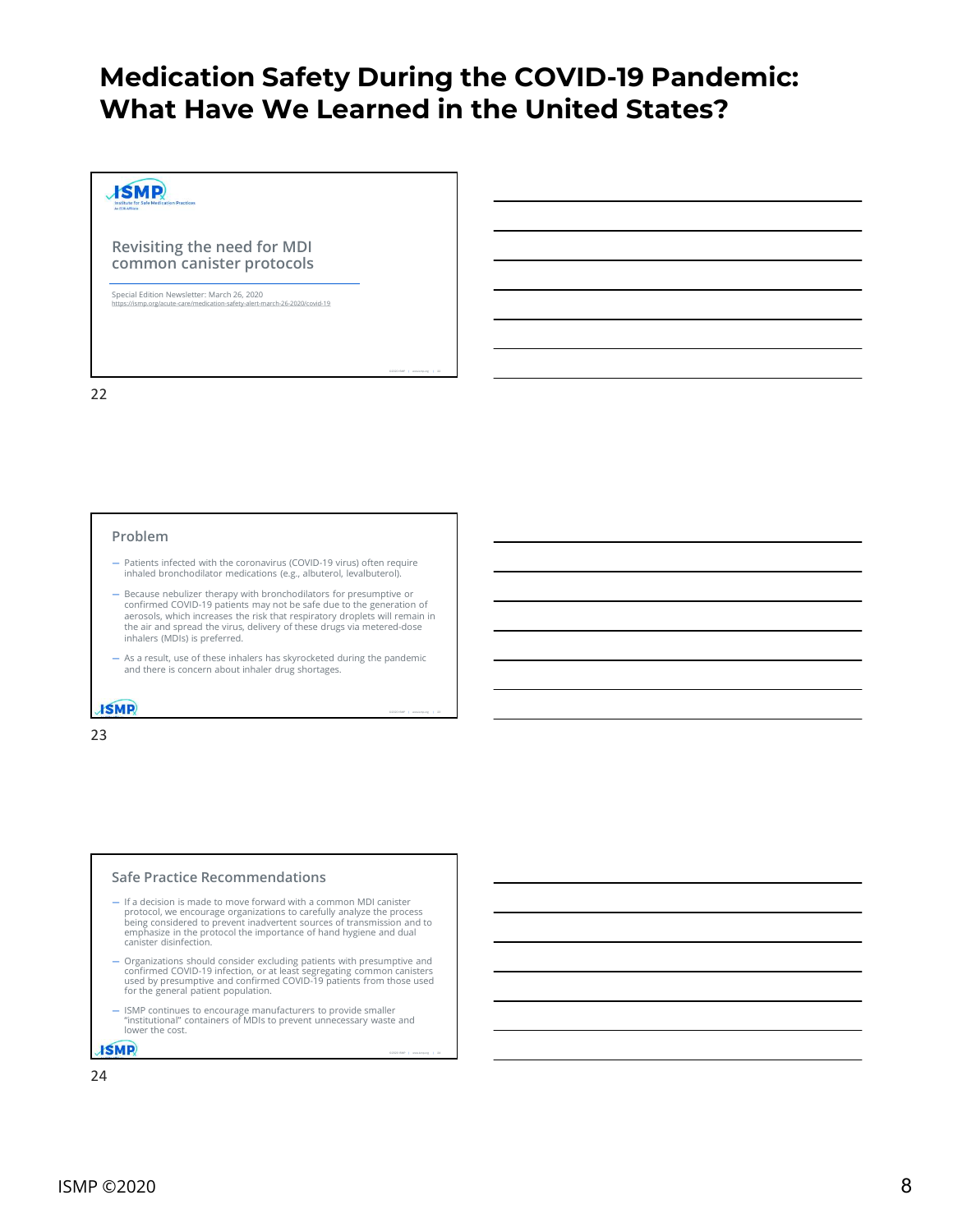©2020 ISMP | www.ismp.org | 26

©2020 ISMP | www.ismp.org | 27



#### Problem

- When verifying medication orders, hospitals have suggested that pharmacists can help in the efforts to reduce the frequency of staff entering patient rooms and/or limit the time spent in the room, thus conserving personal protective equipment (PPE) and reducing staff exposure.
- By considering these strategies during order verification, pharmacists can also conserve medications, compounding materials, and administration sets that may be in short supply.

#### **ISMP**

26

#### Safe Practice Recommendations

- Consider recommending alternate methods of infusion
- Switch patients from IV to oral
- Use IV push medication administration
- Coordinate and limit medication administration times
- Review appropriate use of metered-dose inhalers (MDIs) or nebulizer therapy
- Use alternatives for medications in short supply
- Review COVID-19 treatment closely

**ISMP**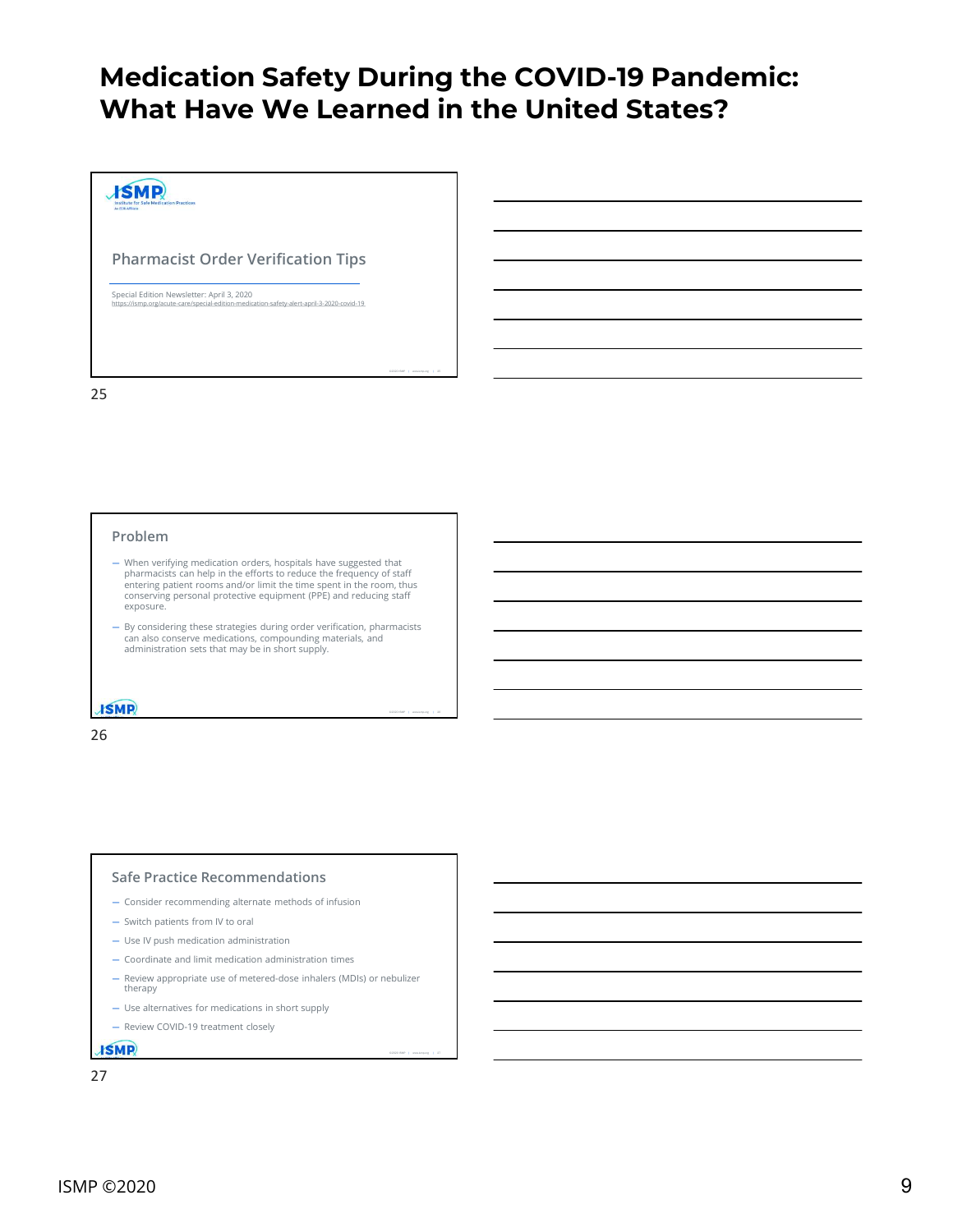

Remdesivir Product labeling for EUA: Liquid Lyophilized **Retire reconstrated and district poer forms.**<br>Therbelos (cf. (as Y), alternations and calculate show)<br>goes adventures between an effect at the charm Type of advertising<br>poer adventures of event at whips and lengerates **DESTREA** (5 mg/cm)<br>for trouverous Use Only<br>for trouverous Use Only<br>formal Decision<br>for was ander Emergency<br>the Authorization (EEA) Setzby<br>OKON Internity adventures<br>and attention<br>standard for Newton Berlin<br>Standard for<br>International Research  $0.0000$ 1,000,00 th the carton and label say **Loth the** ton and label car 100 mg/vial and "must be reconstitute<br>use"<br>Requires storage below 30 °C (86 °F)  $100 mg/20 mL (5 mg/mL) and "must be diluted prior to use" Requires refrigerated storage.$ Remdesivir Product labeling for Clinical Trials: For Clinical Trial Use Only<br>**Remdesivir (GS-5734<sup>193</sup>) for Injection**,<br>**NO mg** Conflettic Each Vial Contains<br>**Ayophized Powder for Infrarenous use**<br>Slove Dirical study protocol for desiage and<br>Slove Dirical study protocol Spornor: Glead Sciences, Inc., 200<br>300 Lakeside Drive, Foster City, CA 94404,<br>USA: Tet.: +1 800 445 3235 For Clinical Trial Use Only<br>Residents IOC 4734<sup>TM</sup> Injection, 5 mg/mL Remdeshir (GS-5734<sup>7M</sup>) Injection, 5 mg/ml<br>Contents: 21.2 mL<br>Sone under refrigeration, 2 – 8 °C (30 = 46 °F)<br>For introvences use, See clinical study<br>protocol for dosage and administration. tion, 5 mg/ml on<br>ge and<br>a chamm Administrator, Keep<br>Caudion: New Orag<br>Federal (USA) law is refoxed to dough and substitutions<br>Computed resumed of changes<br>Computed resumed changes and reformal<br>Substitutions and the computed of the computer of the changes of the changes of the changes of the CILEAD<br>Substitution (C inistration. Keep out of reach a<br>tion: New Drug - Limited by<br>rral (USA) law to investigatio



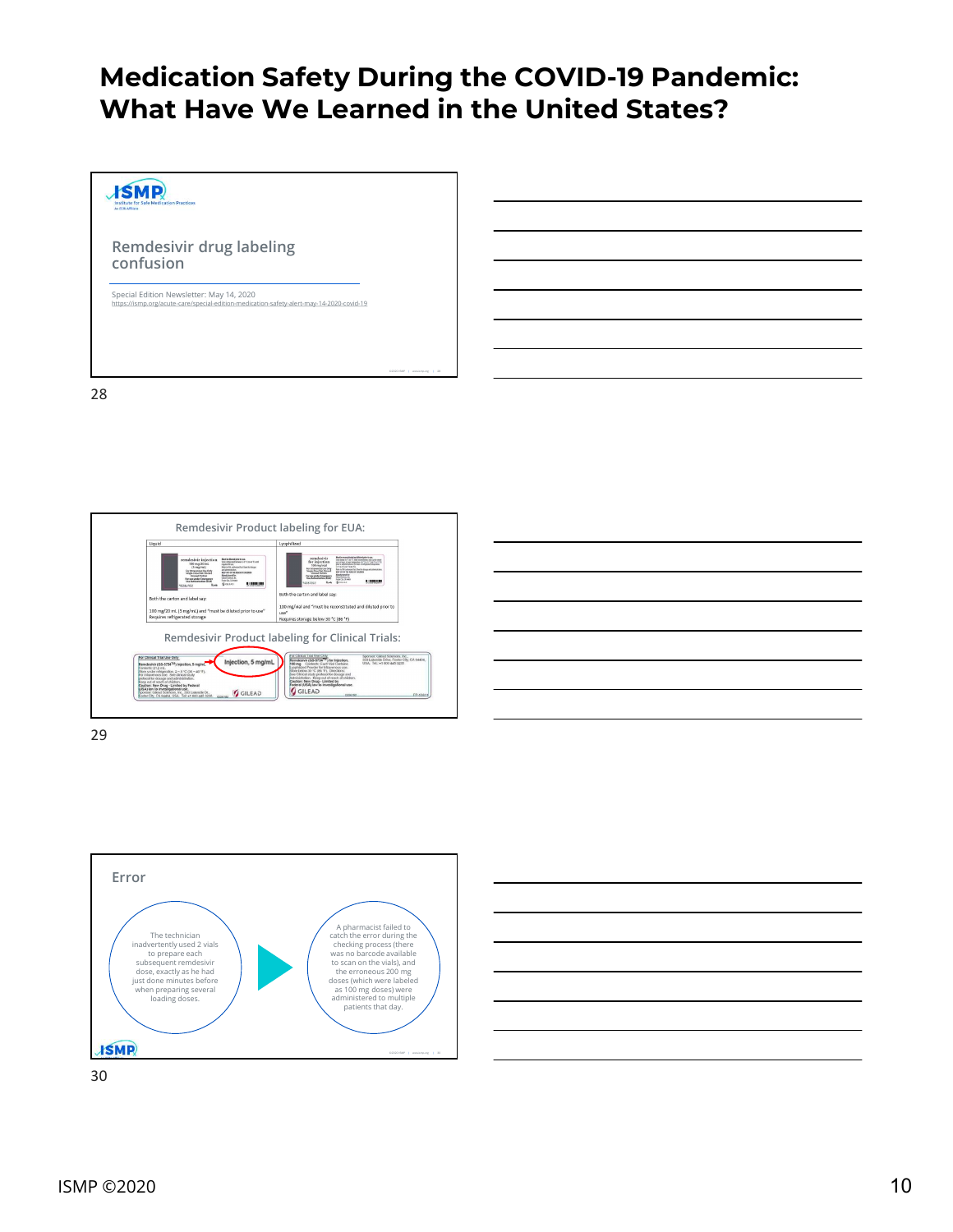©2020 ISMP | www.ismp.org | 31

©2020 ISMP | www.ismp.org | 32

#### Problem

- ISMP received a report last week about a hospital compounding issue due in part to label confusion with the investigational drug remdesivir.
- Some facilities have received this drug, manufactured by Gilead Sciences,<br>under a compassionate use program during a period of expanded<br>access and through an emergency use authorization (EUA) program issued by the US Food and Drug Administration (FDA).

31

#### Safe Practice Recommendations

- To prevent errors, consider adding a printed barcode label to each dose verification.
- **remde so the model of the model of the model of the model of the model of the product and the product and the model of the model of the model of the model of the model of the used for product and the used for product and** — Pharmacies may also want to consider affixing an auxiliary label to remeters a report isst week about a hospital componenting issue<br>
Solution part to label confusion with the investigational drug remdestive.<br>
Some dichilities have received this drug manufactured by Gieal Sciences,<br>
second mg) contained within if it is not clear. - Interesting has energies to the control metallic material provides a strength of the state of the staff, and nurses with a Factor of the state of the staff staff, and the staff state of the staff of the staff of the sta and the comparison of the comparison of the properties of the properties of the comparison of the comparison of the comparison of the comparison of the comparison of the comparison of the comparison of the comparison of th
- Also provide prescribers, pharmacy staff, and nurses with a Fact<br>Sheet<sup>1</sup> and/or Pharmacy Guide<sup>2</sup> on remdesivir provided by the<br>manufacturer. manufacturer.<br>1. https://www.gilead.com/-/media/files/pdfs/remdesivir/eua-fact-sheet-for-hcps\_01may2020.pdf<br>1. https://www.gilead.com/-/media/files/pdfs/remdesivir/eua-fact-sheet-for-hcps\_01may2020.pdf

1. https://www.gilead.com/-/media/files/pdfs/remdesivir/eua-fact-sheet-for-hcps\_01may2020.pdf<br>2. https://prodremds03.azurewebsites.net/us/downloads/remdesivir\_pharmacy\_guide.pdf

32